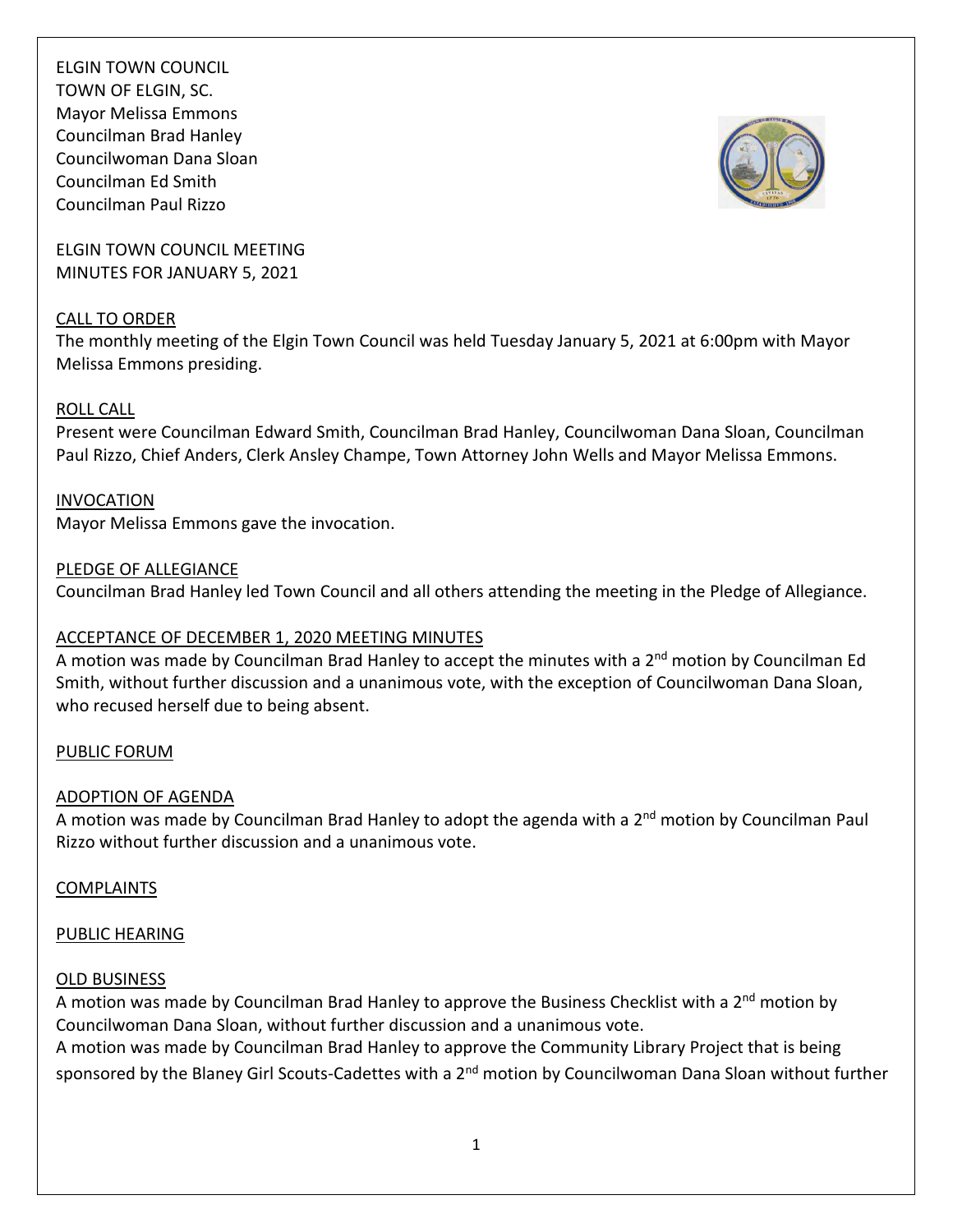discussion and a unanimous vote. It will be installed at Potter Community Park and will be maintained by the troop and will include precautionary measures that will address concerns regarding COVID-19.

# NEW BUSINESS

Chief Anders provided Council with an update on Toys Roundup and stated that 119 families that included 319 children were assisted during Christmas. This included giving out (75) food boxes to the ones who requested assistance with food and (40) fruit baskets to local senior citizens. He also shared that the Elgin Police Department recently purchased a drone and it had already been used twice; once to locate a missing 2-yearold and again in the search for suspects in recent car break ins that took place in the Pine Forest Subdivision. He completed his update by sharing that the department had recently donated one of it's older vehicles to the Bethune Police Department.

# COUNCIL BRIEFING

Councilman Ed Smith- had no report.

Councilman Brad Hanley- had no report.

Councilman Paul Rizzo – had no report.

Councilwomen Dana Sloan- had no report.

Mayor Emmons- informed Council that information had been received regarding the COVID Vaccination for First Responders in Kershaw County and encouraged everyone to continue to wear their masks, practice social distancing when possible and to sanitize their hands frequently. She also stated that the Stormwater Program Annual Report had been submitted to DHEC and shared that according to data gathered from monitoring 25- Mile Creek since December 2017 showed a substantial reduction (62.5 %) in bacteria in our streams and waterways due to practices implemented. Town Attorney John Wells- had no report.

# Executive Session

A motion to adjourn the meeting was made at 6:50 pm by Councilman Brad Hanley with a 2<sup>nd</sup> motion by Councilman Ed Smith without further discussion and a unanimous vote.

Approved: etc. and the matrix of the Minutes submitted by Ansley Champe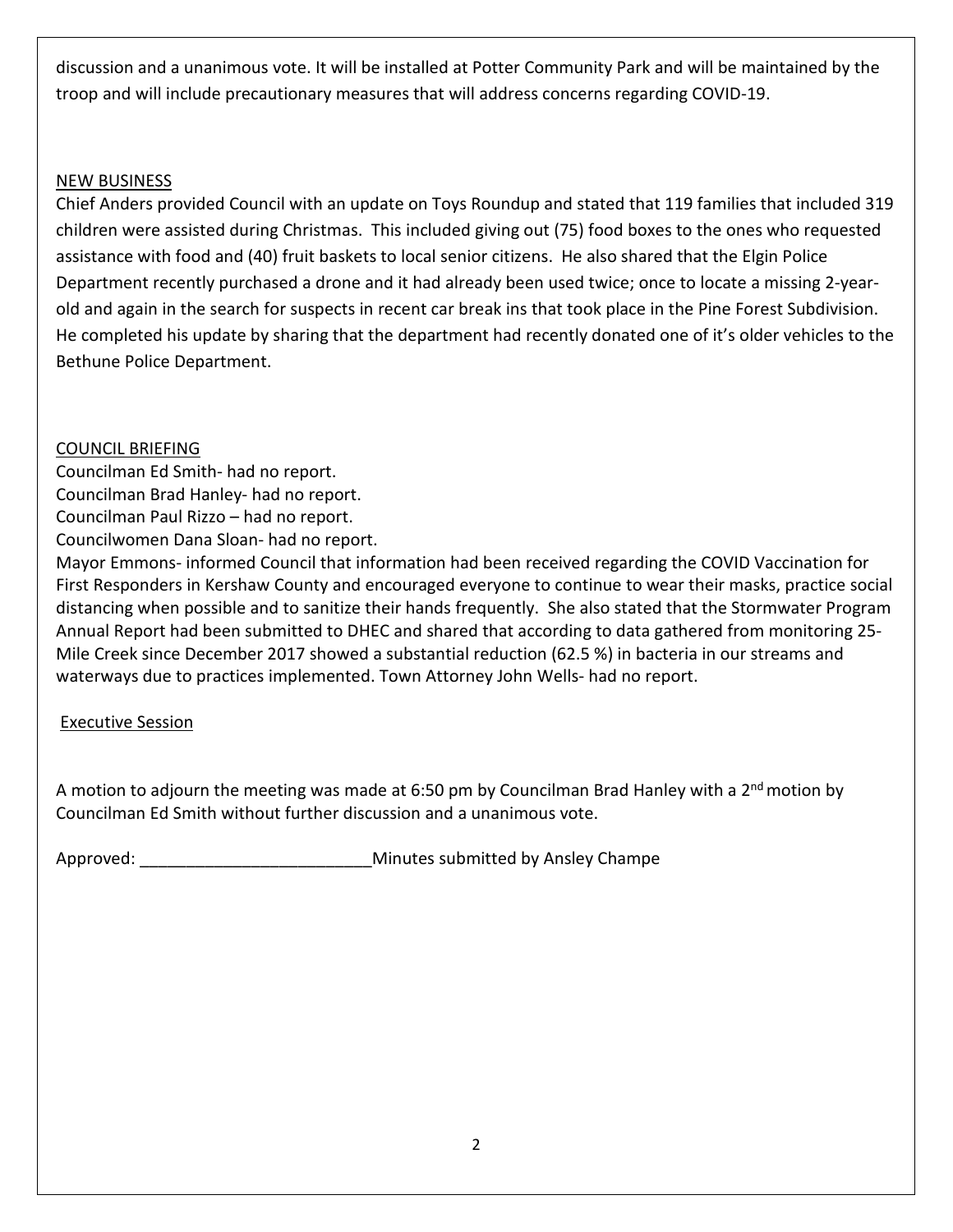

ELGIN TOWN COUNCIL MEETING MINUTES FOR FEBRUARY 2, 2021

### CALL TO ORDER

The monthly meeting of the Elgin Town Council was held Tuesday February 2, 2021 at 6:00pm with Mayor Melissa Emmons presiding.

### ROLL CALL

Present were Councilman Edward Smith, Councilman Brad Hanley, Councilwoman Dana Sloan, Councilman Paul Rizzo, Chief Anders, Clerk Ansley Champe, Town Attorney John Wells and Mayor Melissa Emmons.

INVOCATION Mayor Melissa Emmons gave the invocation.

### PLEDGE OF ALLEGIANCE

Councilman Brad Hanley led Town Council and all others attending the meeting in the Pledge of Allegiance.

# ACCEPTANCE OF JANUARY 5, 2021 MEETING MINUTES

A motion was made by Councilman Ed Smith to accept the minutes with a 2<sup>nd</sup> motion by Councilman Brad Hanley, without further discussion and a unanimous vote.

### PUBLIC FORUM

### ADOPTION OF AGENDA

A motion was made by Councilman Brad Hanley to adopt the agenda with a 2<sup>nd</sup> motion by Councilman Paul Rizzo without further discussion and a unanimous vote.

### **COMPLAINTS**

### PUBLIC HEARING

### OLD BUSINESS

### NEW BUSINESS

Annette Hammond, Blanketing Families, Inc., gave a presentation for a community garden to be located at 1245 Sessions Road. This property is owned by the Town of Elgin and was the previous location for the tennis courts that have since been removed due to condition/lack of use. Council will discuss the proposal further at the March 2, 2021 Meeting.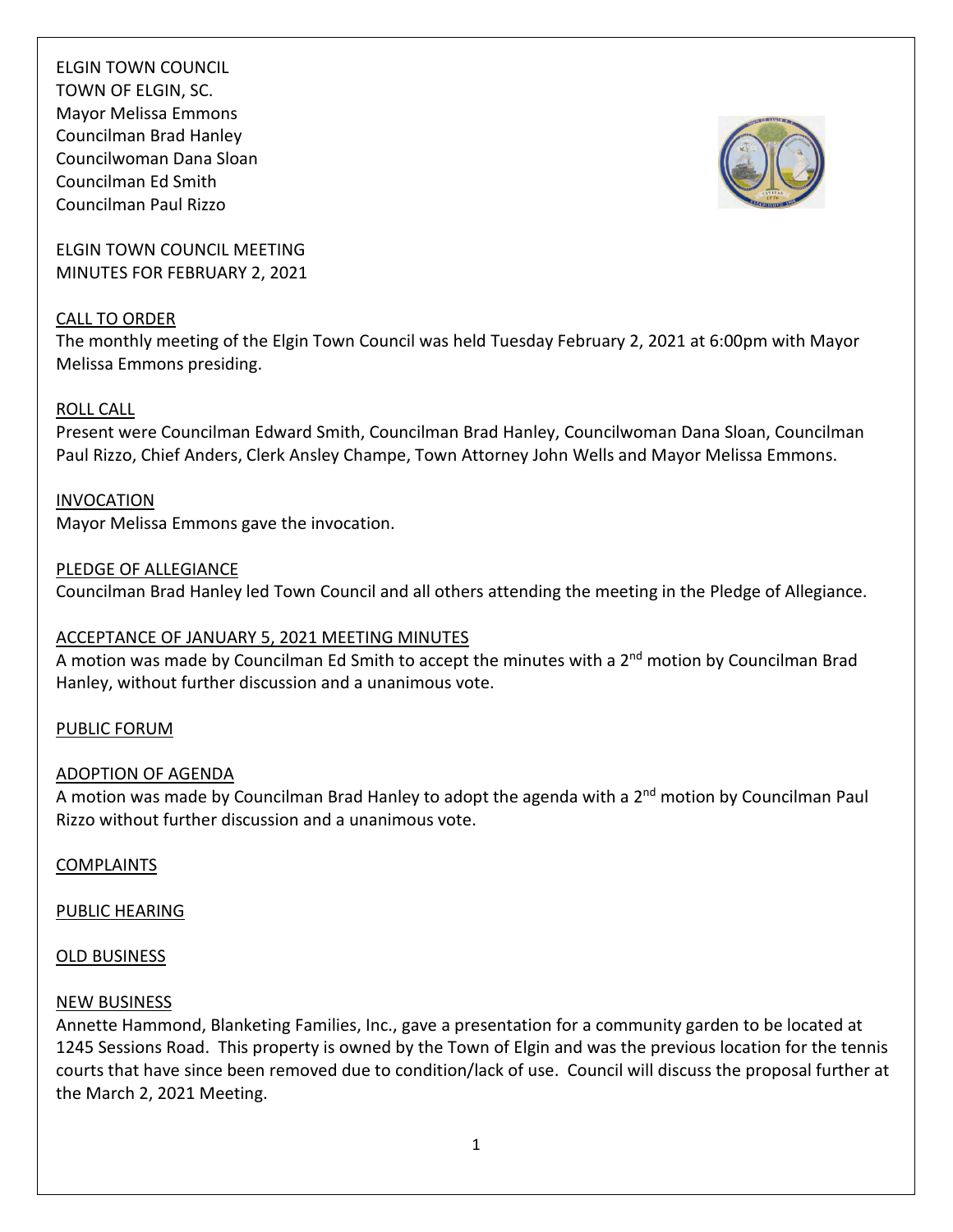A motion was made by Councilman Brad Hanley to appoint Becky Robinson for a new (4) year term on the Planning and Zoning Commission with a 2<sup>nd</sup> motion by Councilwoman Dana Sloan, without further discussion and a unanimous vote.

Mayor Emmons reminded Council that with the recent resignation of Randy Pruitt, the position of Zoning Administrator is currently being filled by Steve Huntley on an Interim basis and they would need to decide moving forward how they would wish to proceed. After some discussion, Council decided to discuss this matter further at the next meeting. They asked for clarification if this position is an employee of the Town.

A motion was made by Councilman Brad Hanley to reinstate Judge David Reuwer to a (4) year term as a Municipal Judge for the Town of Elgin with a 2<sup>nd</sup> motion by Councilwoman Dana Sloan, without further discussion and a unanimous vote. The Oath of Office was given by Mayor Emmons.

A motion was made by Councilman Brad Hanley to reinstate Judge Michelle James to a (4) year term as a Municipal Judge for the Town of Elgin with a 2<sup>nd</sup> motion by Councilman Ed Smith without further discussion and a unanimous vote. The Oath of Office was given by Mayor Emmons.

Chief Anders informed Council that Officer Rick Miller had been named the VFW Officer of the Year for 2020 and Lt. Ed Hines had been named the Elgin Police Department Officer of the Year for 2020. Both officers work with our department on a volunteer basis and have been an extremely valuable asset to our community.

# COUNCIL BRIEFING

Councilman Ed Smith- had no report.

Councilman Brad Hanley- commended the police department on the recent arrests made in reference to the car break-ins that occurred during the weekend of January 20, 2021.

Councilman Paul Rizzo- commended the police department on the recent arrests made in reference to the car break-ins that occurred during the weekend of January 20, 2021.

Councilwomen Dana Sloan- informed Council that she and Councilman Hanley had met with the local girl scout troop regarding the community library to be located at Potter Park and the location of the box was determined.

Mayor Emmons- reminded Council of the upcoming changes that will be taking place regarding the Business License Standardization Process that must be completed by December 31, 2021 and provided Council with a list of bills that were recently sponsored/co-sponsored by Senator Penry Gustafson.

Town Attorney John Wells- had no report.

Executive Session

A motion to adjourn the meeting was made at 6:41 pm by Councilman Brad Hanley with a  $2^{nd}$  motion by Councilman Paul Rizzo without further discussion and a unanimous vote.

Approved:  $\blacksquare$  Approved:  $\blacksquare$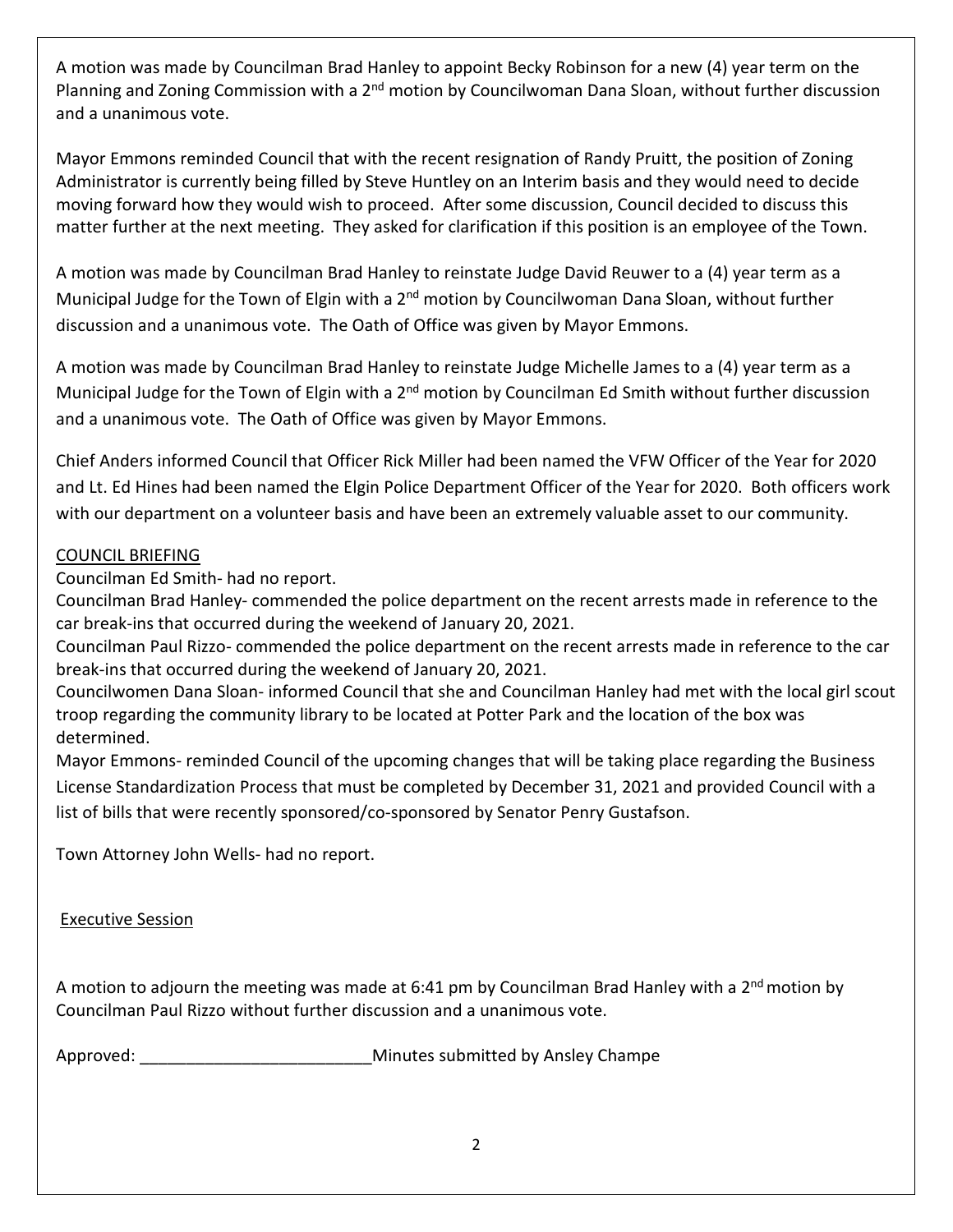

ELGIN TOWN COUNCIL MEETING MINUTES FOR MARCH 2, 2021

#### CALL TO ORDER

The monthly meeting of the Elgin Town Council was held Tuesday March 2, 2021 at 6:00pm with Mayor Melissa Emmons presiding.

### ROLL CALL

Present were Councilman Edward Smith, Councilman Brad Hanley, Councilwoman Dana Sloan, Councilman Paul Rizzo, Chief Anders, Clerk Ansley Champe, Town Attorney, John Wells and Mayor Melissa Emmons.

INVOCATION

Mayor Melissa Emmons gave the invocation.

PLEDGE OF ALLEGIANCE Councilman Brad Hanley led Town Council and all others attending the meeting in the Pledge of Allegiance.

### ACCEPTANCE OF FEBRUARY 2, 2021 MEETING MINUTES

A motion was made by Councilman Brad Hanley to accept the minutes with a 2<sup>nd</sup> motion by Councilman Paul Rizzo, without further discussion and a unanimous vote.

### PUBLIC FORUM

Elgin Municipal Judge, David Reuwer, provided Council with an update regarding the reopening of Court as early as April. He stated that they will continue to follow safety procedures that had previously been implemented due to COVID.

Kershaw County Chairman, Julian Burns, provided Council with updates on the upcoming (5) year review of Vision 2030 that included a community park in the Elgin area, Wi-Fi throughout the county and a bus route that would service the West Wateree Area, all of which are either in the process of being completed by the end of this year or are in their early stages. He also talked briefly about the COVID vaccinations for the county and the budget process for 2021/2022.

### Adoption of Agenda

A motion was made by Councilman Brad Hanley to adopt the agenda with a 2<sup>nd</sup> motion by Councilwoman Dana Sloan without further discussion and a unanimous vote.

### COMPLAINTS

### PUBLIC HEARING

### OLD BUSINESS

A motion was made by Councilwoman Dana Sloan with a 2<sup>nd</sup> motion by Councilman Ed Smith without further discussion and a unanimous vote for the Town of Elgin to enter into a commercial lease with Blanketing Families, Inc. to allow them to develop a community garden at 1245 Sessions Road. The initial terms of the lease shall commence on April 1, 2021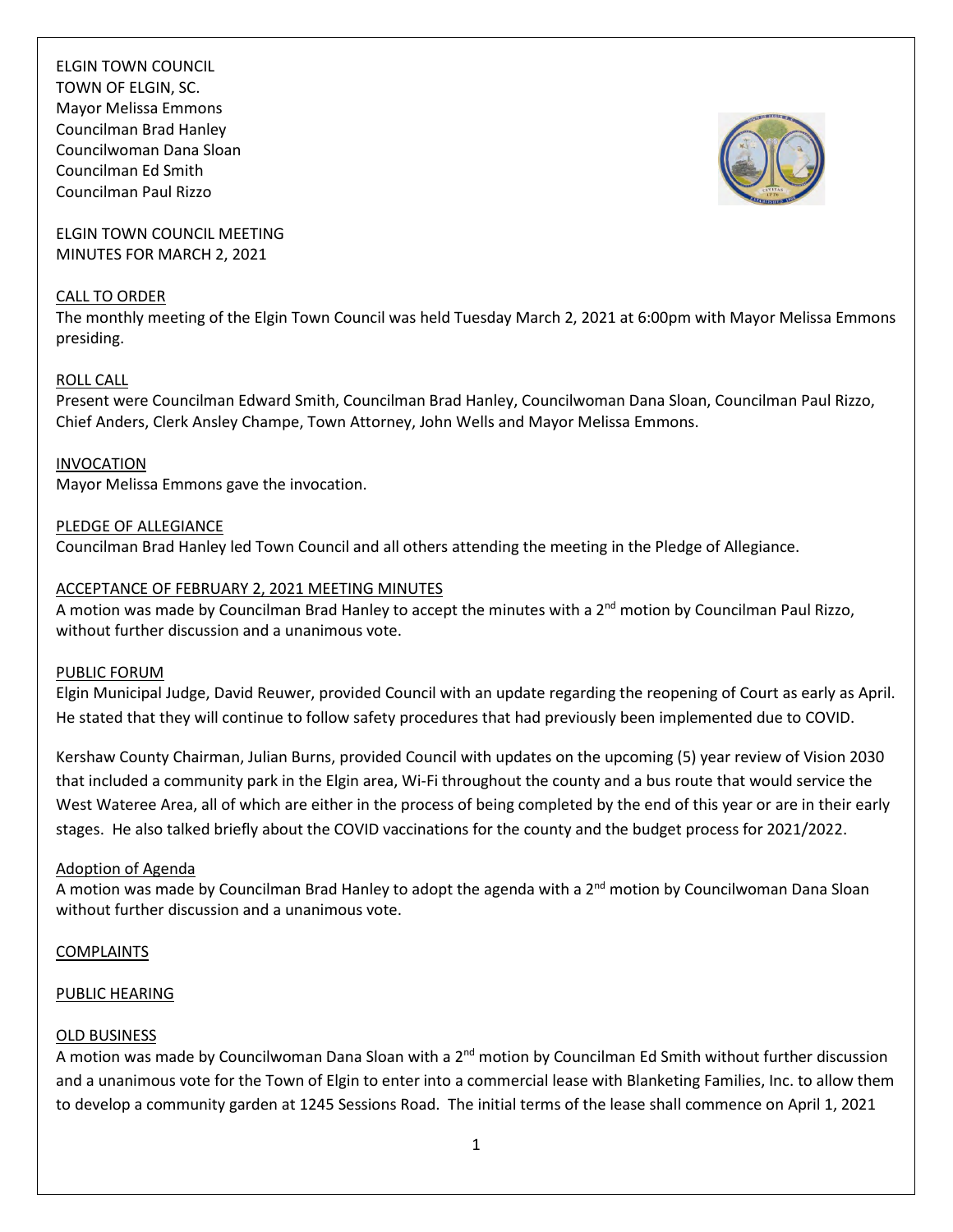and shall run until March 1, 2022 and there will be no charge of rent for use of the property. This property is owned by the Town of Elgin and was the previous location for the tennis courts, that have since been removed due to condition/lack of use.

A motion was made by Councilman Ed Smith with a 2<sup>nd</sup> motion by Councilman Brad Hanley without further discussion and a unanimous vote to appoint Steve Huntley as Zoning Administrator, filling the vacancy left by the resignation of the prior Administrator. In addition, Randy Pruitt will continue to serve as the Building Official for the Town of Elgin.

### NEW BUSINESS

A motion was made by Councilman Brad Hanley with a 2<sup>nd</sup> motion by Councilman Paul Rizzo without further discussion and a unanimous vote to approve the First Reading of Ordinance 240-Determination of Election Results that states that the town's Municipal Elections shall be conducted under the non-partisan plurality method set forth in 5-15-61 of the South Carolina Code of Laws.

Chief Anders informed Council that one of his officers is on leave due to emergency surgery but is doing well and is scheduled to return to light duty on Monday, March 8, 2021. He also reminded Council that he had emailed them the breakdown on call information for his department for the month of February 2021 and was available to answer any questions if anyone had any, which they did not.

### COUNCIL BRIEFING

Councilman Ed Smith- had no report.

Councilman Brad Hanley- had no report.

Councilman Paul Rizzo- had no report.

Councilwomen Dana Sloan- had no report.

Mayor Emmons- informed Council of the recent passing of Pat Bero, Elgin's 2020 Citizen of the Year. She also expressed the town's condolences to the families of Lem Wooten, Sr., and Carl Brown; individuals who have contributed so much to our community over the years and would be missed dearly. Council was also reminded to review the proposed Personnel Manual that was emailed to them on February 9, 2021 and the information in their packet regarding the SC Business License Standardization Act that was passed in September 2020 and must be implemented by January 1, 2022 in all municipalities

Town Attorney John Wells- had no report.

# Executive Session

A motion was made by Councilman Paul Rizzo to go into Executive Session to discuss a Personnel/Contractual Matter with a 2<sup>nd</sup> motion by Councilman Brad Hanley and returned to normal session with no action taken.

A motion to adjourn the meeting was made at 7:33 pm by Councilman Ed Smith with a 2<sup>nd</sup> motion by Councilman Brad Hanley without further discussion and a unanimous vote.

Approved: etc. and the Minutes submitted by Ansley Champe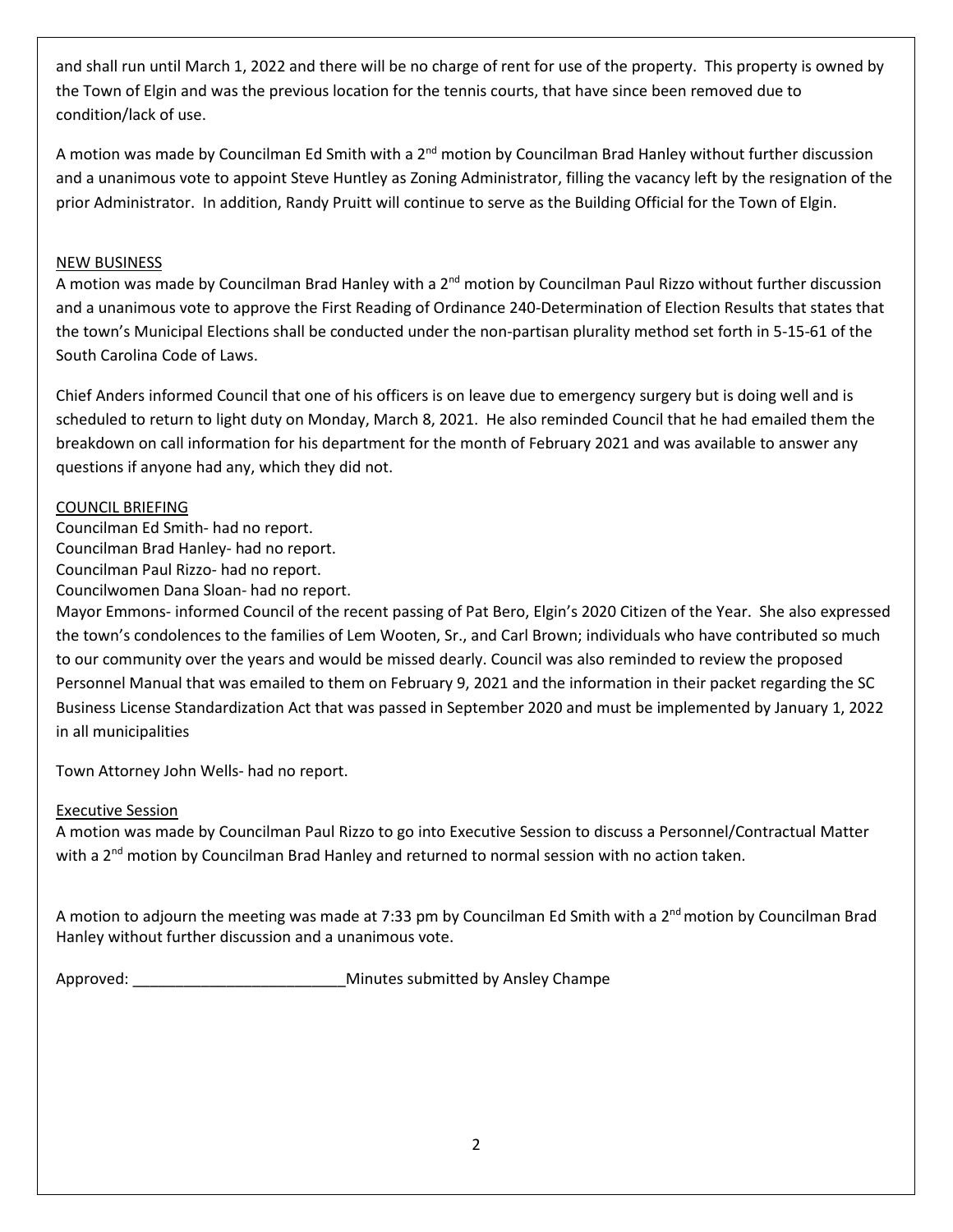

ELGIN TOWN COUNCIL MEETING MINUTES FOR APRIL 6, 2021

#### CALL TO ORDER

The monthly meeting of the Elgin Town Council was held Tuesday April 6, 2021 at 6:00pm with Mayor Melissa Emmons presiding.

### ROLL CALL

Present were Councilman Edward Smith, Councilman Brad Hanley, Councilwoman Dana Sloan, Chief Alan Anders, Clerk Ansley Champe, Town Attorney, John Wells and Mayor Melissa Emmons.

#### INVOCATION

Mayor Melissa Emmons gave the invocation.

### PLEDGE OF ALLEGIANCE

Councilman Brad Hanley led Town Council and all others attending the meeting in the Pledge of Allegiance.

### ACCEPTANCE OF MARCH 2, 2021 MEETING MINUTES

A motion was made by Councilman Brad Hanley to accept the minutes with a  $2^{nd}$  motion by Councilwoman Dana Sloan, without further discussion and a unanimous vote, except for Councilman Paul Rizzo, who was not present.

### PUBLIC FORUM

### ADOPTION OF AGENDA

A motion was made by Councilman Brad Hanley to adopt the agenda with a  $2^{nd}$  motion by Councilman Ed Smith without further discussion and a unanimous vote, except for Councilman Paul Rizzo, who was not present.

### COMPLAINTS

### PUBLIC HEARING

### OLD BUSINESS

Live Well Kershaw- Kathryn Johnson provided Council an update on the federally funded bus route that will offer (29) proposed bus stops from Elgin to Camden and back to Elgin for a period of (2) years.

2<sup>nd</sup> Reading-Ordinance 240-Determination of Election Results-a motion was made by Councilman Brad Hanley with a 2<sup>nd</sup> motion by Councilwoman Dana Sloan, without further discussion and a unanimous vote, except for Councilman Paul Rizzo, who was not present.

### NEW BUSINESS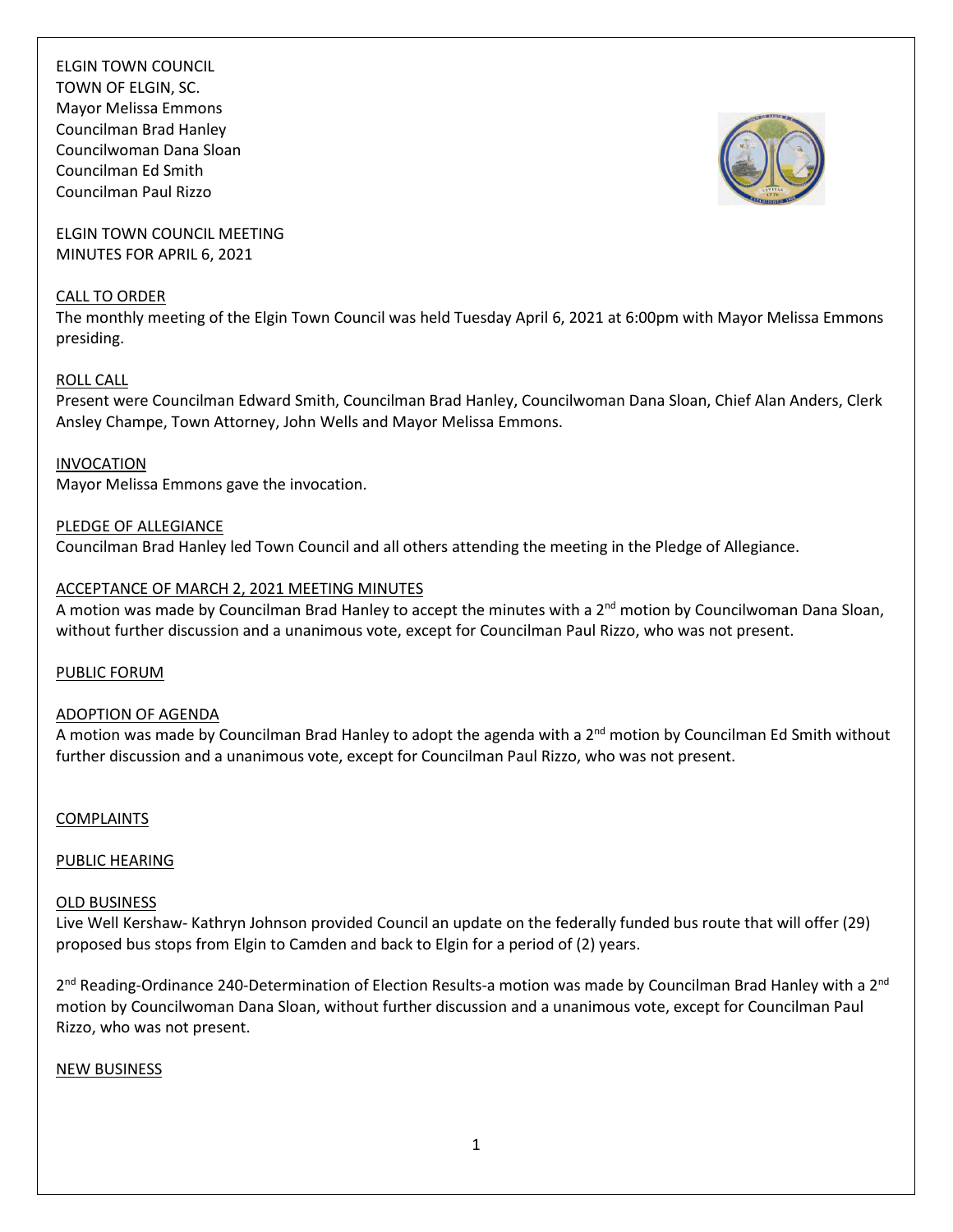Business License Ordinance 43-Amdendament-a motion was made by Councilman Brad Hanley with a 2<sup>nd</sup> motion by Councilwoman Dana Sloan, without further discussion and a unanimous vote, except for Councilman Paul Rizzo, who was not present.

Proclamation Donate Life-a motion was made by Councilman Brad Hanley to adopt Proclamation Donate Life with a 2<sup>nd</sup> motion by Councilman Ed Smith, without further discussion and a unanimous vote, except for Councilman Paul Rizzo, who was not present.

Chief Anders Updates-Chief Anders provide Council with an update on Officer Collins return to work, asked for prayers for Chief Brown's Family on the passing of his daughter. Chief Anders also informed Council that October 9, 2021 would be the "Run for Round-Up 5k" fundraiser, and all proceeds would benefit EPD Toys Round-Up.

### COUNCIL BRIEFING

Councilman Ed Smith- had no report.

Councilman Brad Hanley- asked Town Clerk for copies of the Credit Card Receipts and she stated that she would email them out the next morning.

Councilwoman Dana Sloan- had no report.

Mayor Emmons- informed Council of a recent meeting with Senator Gustafson and a representative from US Senator Tim Scott's Office, in which she was able to discuss traffic concerns for the town. She also discussed the funds that the Town of Elgin may receive from the American Rescue Plans and informed them that the Kershaw County Council discussed conducting a corridor study for the White Pond Road and Elgin Areas in the upcoming budget year. Town Attorney John Wells- asked Town Clerk, Ansley Champe, to email ordinance #240 to the Election Commission once signed by the Mayor.

Executive Session

Approved: \_\_\_\_\_\_\_\_\_\_\_\_\_\_\_\_\_\_\_\_\_\_\_\_\_Minutes submitted by Ansley Champe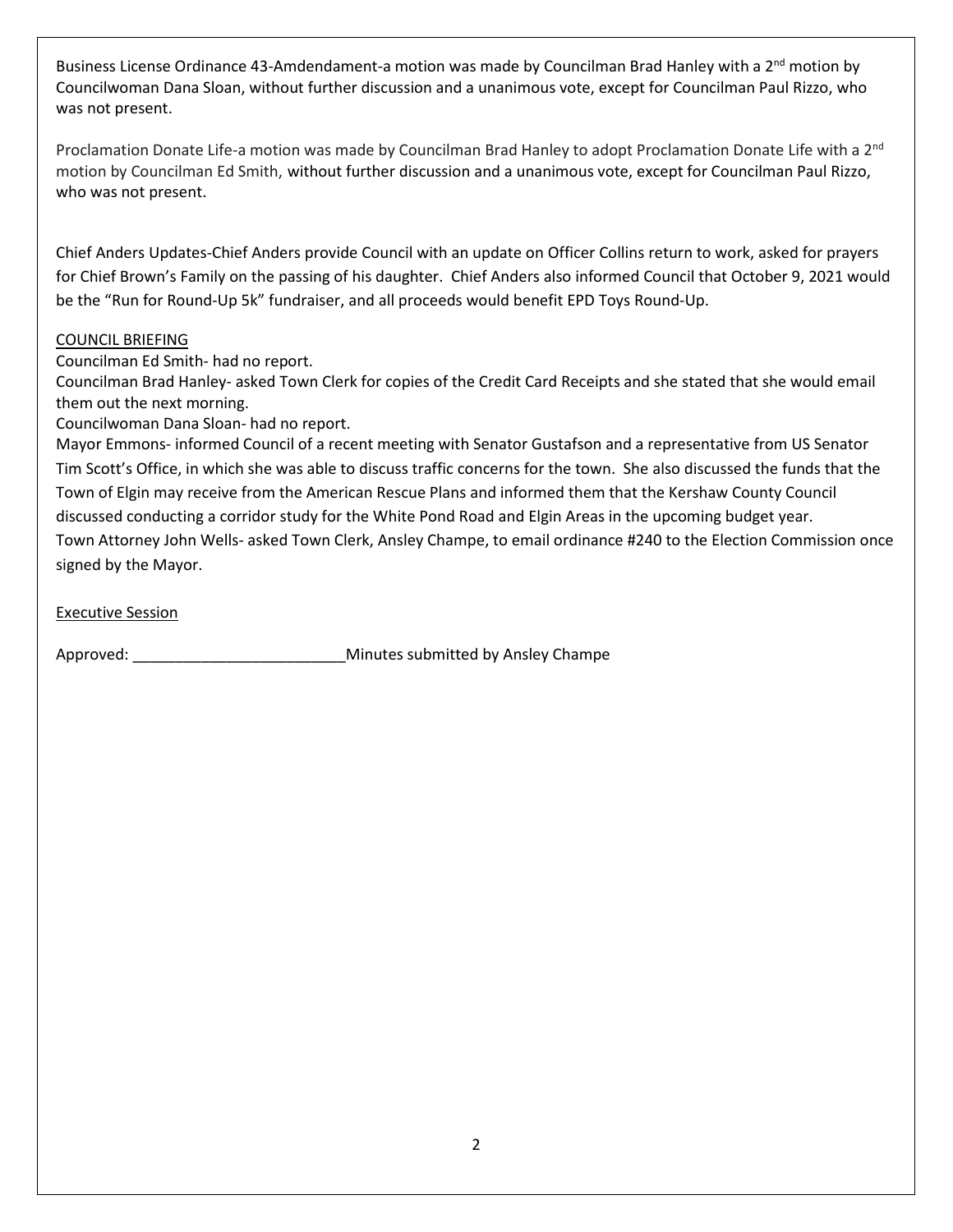

ELGIN TOWN COUNCIL MEETING MINUTES FOR MAY 4, 2021

#### CALL TO ORDER

The monthly meeting of the Elgin Town Council was held Tuesday May 4, 2021 at 6:00pm with Mayor Melissa Emmons presiding.

### ROLL CALL

Present were Councilman Edward Smith, Councilman Brad Hanley, Councilwoman Dana Sloan, Councilman Paul Rizzo, Chief Alan Anders, Clerk Ansley Champe, Town Attorney, John Wells and Mayor Melissa Emmons.

### INVOCATION

Mayor Melissa Emmons gave the invocation.

### PLEDGE OF ALLEGIANCE

Councilman Brad Hanley led Town Council and all others attending the meeting in the Pledge of Allegiance.

### ACCEPTANCE OF APRIL 6, 2021 MEETING MINUTES

A motion was made by Councilman Brad Hanley to accept the minutes with a  $2^{nd}$  motion by Councilman Paul Rizzo without further discussion and a unanimous vote from Council, with the exception of Councilman Rizzo, who abstained due to his absence during the meeting.

### PUBLIC FORUM

Kershaw County Chairman, Julian Burns, provided Council with updates for the following items: (1) currently two projects before Kershaw County Council regarding industry/economic development that look very promising and more information will be available in a few weeks, (2) there is a Ribbon Cutting scheduled for Friday, May 14, 2021 at 2:00 for the new Elgin Community Park, (3) the County is still addressing the need for Fire District Funding and are working with members of the Legislative Delegation regarding a possible bill that would assist with this issue and (4) the most recent COVID Update showed a higher number of cases in April 2021 in comparison to April 2020 and there are currently 38% of the county's population that is completely vaccinated.

### ADOPTION OF AGENDA

A motion was made by Councilman Brad Hanley to adopt the agenda with a 2<sup>nd</sup> motion by Councilman Ed Smith without further discussion and a unanimous vote.

NEW BUSINESS LICENSE APPLICATIONS-APRIL 2021

CHARITY PERMIT REQUESTS-APRIL 2021

COMPLAINTS-APRIL 2021

### PUBLIC HEARING